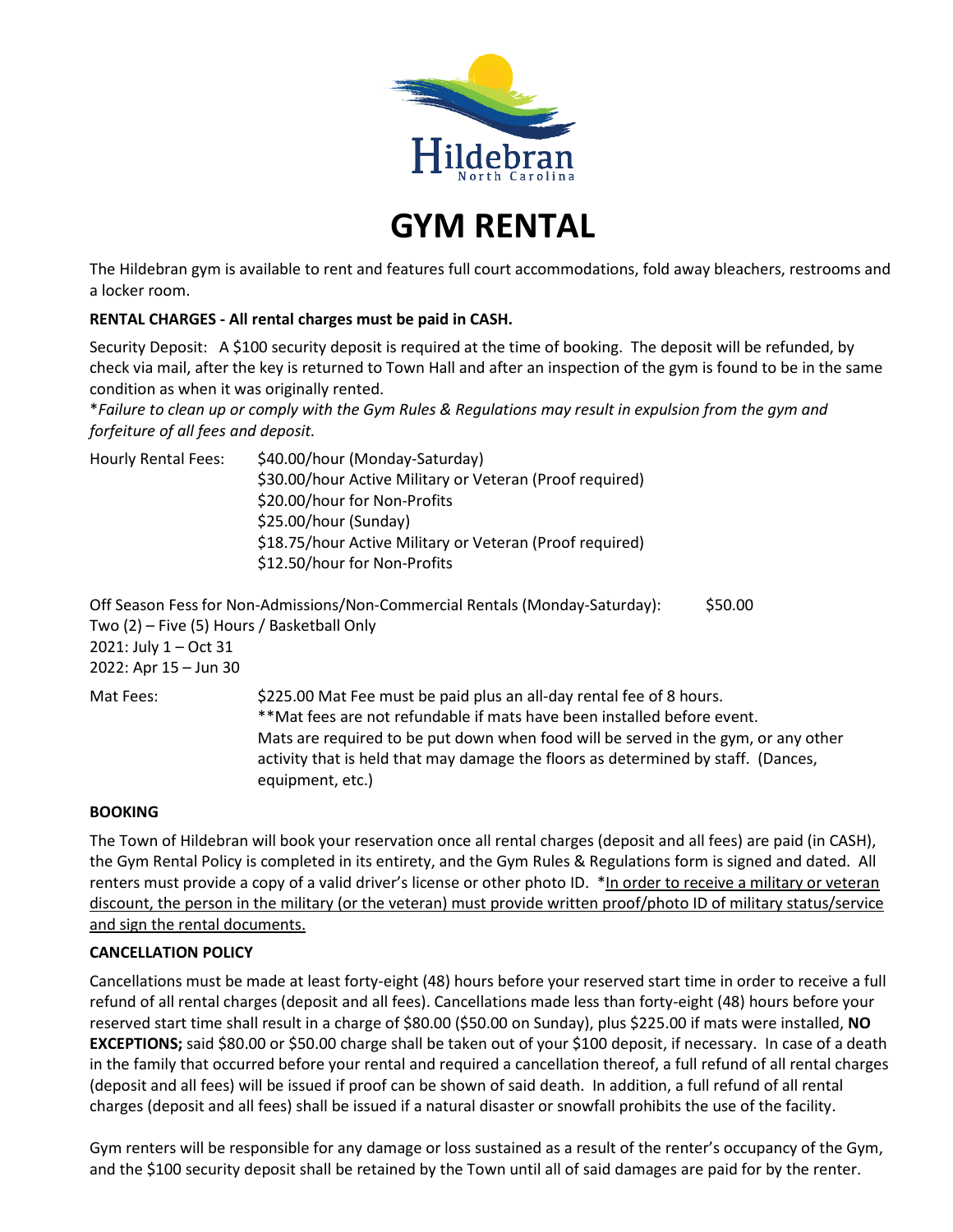## **GYM RENTAL POLICY**

| <b>RENTER INFORMATION</b> |  |
|---------------------------|--|
|                           |  |
|                           |  |
|                           |  |
|                           |  |
|                           |  |
| <b>EVENT INFORMATION</b>  |  |
|                           |  |
|                           |  |
|                           |  |

**Office Use Only**

| <b>RENTAL CHARGES:</b><br>Security Deposit: | $\mathsf{\dot{S}}$ $\qquad \qquad \qquad$ | KEY:<br>I acknowledge that I have received the key<br>to the gym and will only use the key for |  |
|---------------------------------------------|-------------------------------------------|------------------------------------------------------------------------------------------------|--|
| <b>Rental Fee:</b>                          |                                           | my designated booking time. I will return<br>the key to Town Hall the next business day.       |  |
| Alcohol Fee:                                |                                           |                                                                                                |  |
| TOTAL:                                      | <u> 1990 - Jan Barnett, p</u>             |                                                                                                |  |
| Date Paid:                                  |                                           | Date key returned: Date key returned:                                                          |  |
|                                             |                                           | Refund Deposit: $\Box$ Yes $\Box$ No                                                           |  |